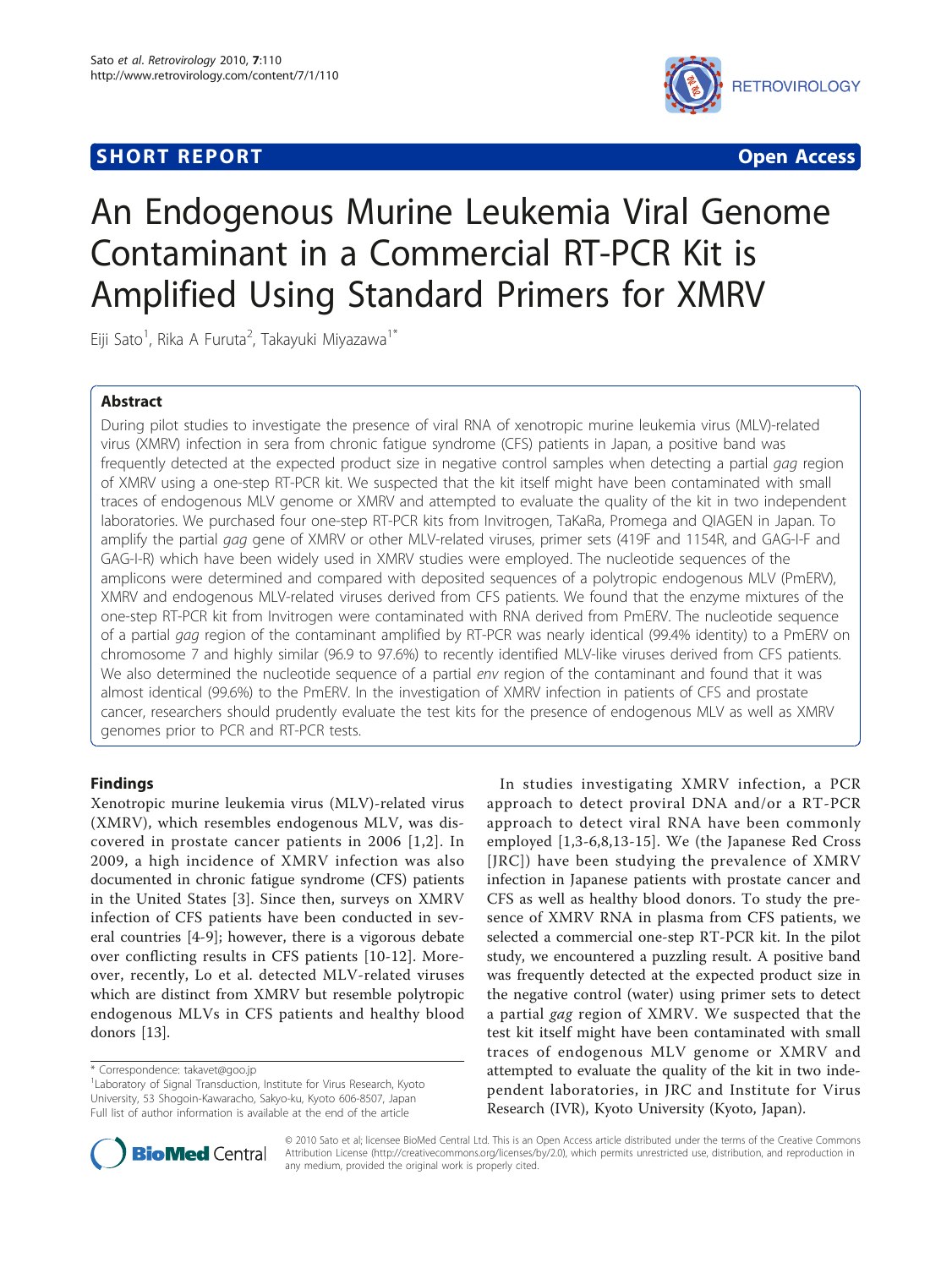We used the following RT-PCR kits which were purchased in Japan: SuperScript®III One-Step RT-PCR System with the Platinum® Taq High Fidelity Kit (Cat. no. 12574-030) (Invitrogen, Carlsbad, CA, USA) (abbreviated as Kit I); AccessQuick™RT-PCR Sysytem (Cat. no. A1701) (Promega, Madison, WI, USA) (abbreviated as Kit P); One Step RT-PCR Kit (Cat. no. PRO24A) (TaKaRa, Ohtsu, Shiga, Japan) (Abbreviated as Kit T); One Step RT-PCR Kit (Cat. no. 210210) (QIAGEN GmbH, Hilden, Germany) (Abbreviated as Kit Q).

To amplify the partial gag gene of XMRV or other MLV-related viruses, primers 419F (5'-ATCAGTT AACCTACCCGAGTCGGAC-3') and 1154R (5'-GCC GCCTCTTCTTCATTGTTCTC-3') [[3](#page-6-0)], and GAG-I-F (5'-TCTCGAGATCATGGGACAGA-3') and GAG-I-R (5'-AGAGGGTAAGGGCAGGGTAA-3') [[1](#page-6-0)] were used. To amplify the partial env gene of polytropic endogenous MLV, primers p-env1f (5'-AGAAGGTCCAGCGTTCT-CAA-3'), p-env1r (5'-TTGCCACAGTAGCCCTCTCT-3'), p-env3f (5'-GATGAGACTGGACTCGGGTG-3') and p-env5r (5'-GTGGAGGCCTGGGGAGCATGATC-3') were designed based on the sequence of a polytropic endogenous MLV (PmERV) present in mouse (Mus musculus) chromosome (chr) 7 [GenBank: [AC167978\]](http://www.ncbi.nih.gov/entrez/query.fcgi?db=Nucleotide&cmd=search&term=AC167978). To enhance one-step RT-PCR reactions, 2.5 μl of 1 μg/μl carrier RNA from QIAamp UltraSens™ Virus Kit (Cat. no. 53704) (QIAGEN) was added to the reaction mixtures of the one-step RT-PCR reactions as indicated in Figure [1](#page-2-0). To examine whether the contaminant was RNA, 2 μl of 10 μg/ml RNaseA (Cat. no. 19101) (QIA-GEN) were added in the one-step RT-PCR reaction mixture as indicated in Figure [1C.](#page-2-0) The RT-PCR was conducted in 25  $\mu$ l (Kit I, Kit T, and Kit Q) or 25.5  $\mu$ l (Kit P) of reaction mixture according to manufacturers' instructions.

By adding carrier RNA in the samples to enhance the RT-PCR reaction, we consistently detected a positive band using Kit I in negative controls using two primer sets (419F and 1154R, and GAG-I-F and GAG-I-R) which are widely used to amplify XMRV (Figure [1A\)](#page-2-0). These results were confirmed by two independent laboratories (JRC and IVR) under the same experimental conditions. The positive reaction was observed in all four batches (derived from four different lots) of the kit tested. To exclude the possibility that water, the carrier RNA or the primers used were contaminated with an XMRV-like genome, we tested additional one-step RT-PCR kits, termed Kit P and Kit T, from two different manufacturers. Consequently, we could not detect positive bands utilizing these kits (Figure [1B\)](#page-2-0) strongly suggesting that the component(s) of Kit I contained XMRV-like viral genomes. Most of the contaminants appeared to be RNA because the positive bands disappeared after adding RNaseA in the reaction mixture from Kit I (Figure [1C\)](#page-2-0).

To further investigate the contaminant in Kit I, nucleic acids purified from the enzymes (a mixture of reverse transcriptase and Taq DNA polymerase) and the buffer contained in the kit were tested by adding the individual components to three different one-step RT-PCR kits (Kit T, Kit P, and Kit Q) (Figure [2A-C\)](#page-3-0). As a result, we detected positive bands when the nucleic acids purified from the enzymes of Kit I were added to RT-PCR Kit T, Kit P or Kit Q using two primer sets (419F and 1154R, and GAG-I-F and GAG-I-R). On the contrary, we could not detect the presence of MLV genomes in the buffer of Kit I. These data indicated that the enzyme mixture of Kit I was contaminated with XMRV-like viral RNA.

PCR products amplified using primers 419F and 1154R were cloned into pCR4Blunt -TOPO (Invitrogen) and sequenced for both strands. Three clones (two clones at JRC and one clone at IVR) were sequenced and found to be nearly identical (one nucleotide difference between one another). These sequences have a 9 nucleotide deletion observed in some endogenous polytropic MLVs in place of the XMRV-specific 24 nucleotide deletion in the 5' gag leader region and are nearly identical to polytropic endogenous MLVs encoded in multiple chromosomal locations of the C57BL/6J mouse genome. The nucleotide sequences of the representative clone [GenBank: [AB597300](http://www.ncbi.nih.gov/entrez/query.fcgi?db=Nucleotide&cmd=search&term=AB597300)] were aligned with sequences deposited in GenBank as follows: MLV-like virus from CFS patients types 1, 2 and 3 [GenBank: [HM630562,](http://www.ncbi.nih.gov/entrez/query.fcgi?db=Nucleotide&cmd=search&term=HM630562) [HM630558](http://www.ncbi.nih.gov/entrez/query.fcgi?db=Nucleotide&cmd=search&term=HM630558), and [HM630559](http://www.ncbi.nih.gov/entrez/query.fcgi?db=Nucleotide&cmd=search&term=HM630559)] [[13](#page-6-0)], XMRV strain VP62 [GenBank: [NC\\_007815\]](http://www.ncbi.nih.gov/entrez/query.fcgi?db=Nucleotide&cmd=search&term=NC_007815) [[2\]](#page-6-0) and one representative PmERV on chr 7 [GenBank: [AC167978](http://www.ncbi.nih.gov/entrez/query.fcgi?db=Nucleotide&cmd=search&term=AC167978); nt 65,391-64,647] (Figure [3\)](#page-4-0). The contaminant was nearly identical (99.4% identity) to the PmERV chr 7 with only 4 nucleotide differences in the sequenced region. In addition, the contaminant was quite similar (96.9-97.6% identity) to the MLV-like viral sequences (CFS types 1, 2, and 3) derived from CFS patients.

To further characterize the contaminant, we conducted additional RT-PCRs (Figure [1D\)](#page-2-0) amplifying partial env regions with two primer sets (p-env1f and p-env1r, and p-env3f and p-env5r) based on the sequence of the PmERV chr 7, and then sequenced the amplicons directly. We determined 674 bp of the Nterminal env region [GenBank: [AB597301](http://www.ncbi.nih.gov/entrez/query.fcgi?db=Nucleotide&cmd=search&term=AB597301)] and found that the contaminant was nearly identical (99.6% identity) to the PmERV chr 7 [GenBank: [AC167978](http://www.ncbi.nih.gov/entrez/query.fcgi?db=Nucleotide&cmd=search&term=AC167978); nt 59,992-59,319] (Figure [4\)](#page-5-0).

It should be noted that Kit I contains an anti-DNA polymerase monoclonal antibody to accomplish hot start-PCR and to reduce non-specific amplification.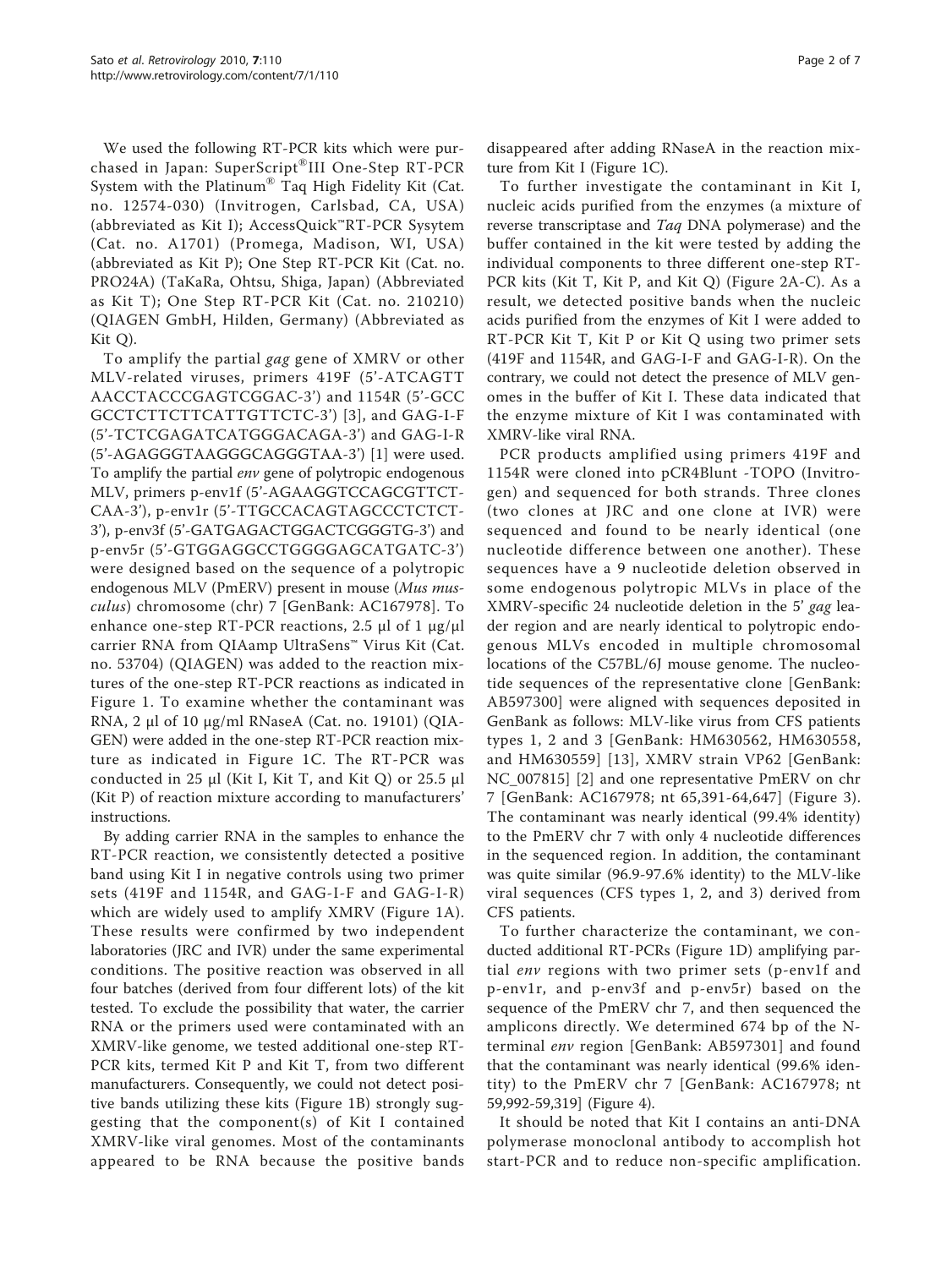

<span id="page-2-0"></span>

Mice have enormous copy numbers of endogenous retroviruses in their genomes; and hybridomas, for manufacturing monoclonal antibodies, have been found to produce high amounts of retroviral particles [[16](#page-6-0)]. Therefore, we suspect that the Taq DNA polymerase in Kit I was contaminated with the endogenous MLVs. This possibility has been also pointed out by others [[17,18](#page-6-0)]. Because the reverse transcriptase (SuperScriptIII) and the Taq DNA polymerase (Platinum Taq) in Kit I can

be purchased separately from the manufacturer, we attempted to detect the MLV genome in the Platinum Taq polymerase using the same protocol as the one performed in Figure [2A-B](#page-3-0). As a result, we detected MLV genomes in the Platinum Taq DNA polymerase using the RT-PCR Kit P and Kit T (Figure [2D](#page-3-0) for Kit P and data not shown for Kit T).

Surveys have been conducted by several research groups on XMRV infection in CFS patients, but the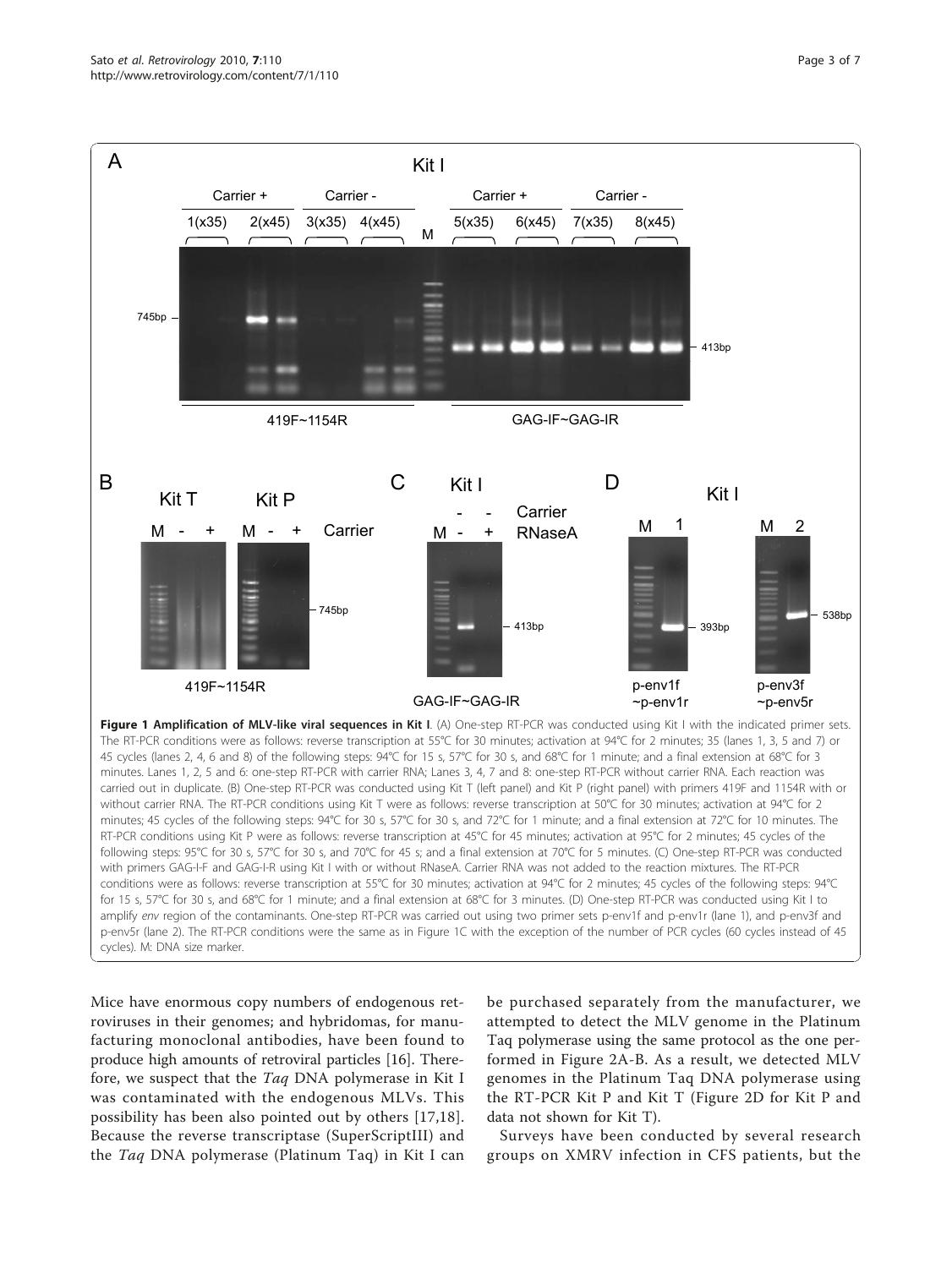<span id="page-3-0"></span>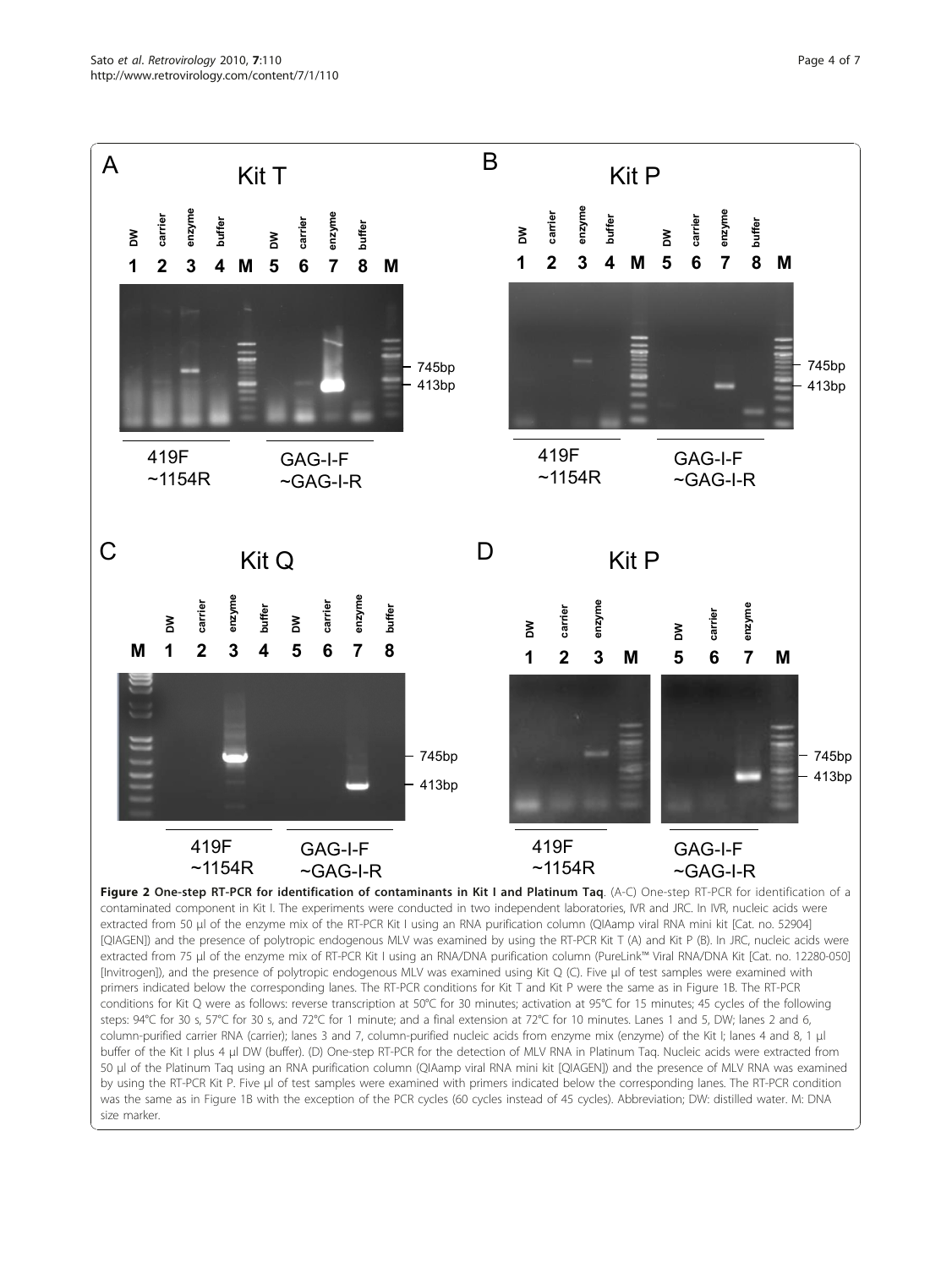<span id="page-4-0"></span>

|                                                                                                                                             | 419F                                                                                                                 |            |  |
|---------------------------------------------------------------------------------------------------------------------------------------------|----------------------------------------------------------------------------------------------------------------------|------------|--|
| Contaminant                                                                                                                                 | 1:ATCAGTTAACCTACCCGAGTCGGACTTTTTGGAGCTCCGCCACTGTACGTGGCTTTGTTGGGGGACGAGAGACAGAGACACTTCCCGCCCCCTCTGAATTTTTGCT 107     |            |  |
| PMERV Chr 7                                                                                                                                 | 1:ATCAGTTAACCTACCCGAGTCGGACTTTTTGGAGCTCCGCCACTGTACGTGGCTTTGTTGGGGGACGAGAGACAGAGACACTTCCCGCCCCCGTCTGAATTTTTGCT        | 107        |  |
| CFS type 1                                                                                                                                  | 1:ATCAGTTAACCTACCCGAGTCGGACTTTTTGGAGCTCCGCCACTGTACGTGGCTTTGTTGGGGGACGAGAGACAGAGACACTTCCCGCCCCCTCTGGATTTTTGCT 107     |            |  |
| CFS type 2                                                                                                                                  |                                                                                                                      |            |  |
| CFS type 3                                                                                                                                  | 1:ATCAGTTAACCTACCCGAGTCGGACTTTTTGGAGCTCCGCCACTGTACGTGGCTTTGTTGGGGGACGAGAGACAGAGACACTTCCCGCCCCCTCTGGATTTTTGCT 107     |            |  |
| XMRV VP62                                                                                                                                   |                                                                                                                      |            |  |
|                                                                                                                                             | ************ *********                                                                                               |            |  |
|                                                                                                                                             | GAG-I-F                                                                                                              |            |  |
| Contaminant                                                                                                                                 | 108:TTCGGTTTTACGCCGAAGCCGCGCGCGCGCGTCTGATTTGTTT-GTTGTTCTTTTTGTTCTTCGTAGTTTTCTTCTGTCTTTAAGTGTTTTCGAGATCATGGGACAGA 213 |            |  |
| PmERV Chr 7                                                                                                                                 | 108:TTCGGTTTTACGCCGAAGCCGCGCGCGCGCGTCTGACTTGTTT-GTTGTTCTTTTGTTCTTCGTTAGTTTTCTTCTGTCTTTAAGTGTTTTCGAGATCATGGGACAGA 213 |            |  |
| CFS type 1                                                                                                                                  | 108:TTCGGTTTTACGCCGAAACCGCGCTGCGCGTCTGATTTGTTTTATTGCTCTTTTGTTCTTCGTTAGTTTTTTCTGTCTTTAAGTGTTTTCAAGATCATGGGACAGA 214   |            |  |
| CFS type 2                                                                                                                                  | 108:TTCGGTTTTACGCCGAAACCGCGCGCGCGCGTCTGATTTGTTTTATTGCTCTTTTGTTCTTCGTTAGTTTTTTCTGTCTTTAAGTGTTTTCAAGATCATGGGACAGA 214  |            |  |
| CFS type 3                                                                                                                                  | 108:TTCGGTTTTACGCCGAAACCGCGCTGCGCGTCTGATTTGTTTTATTGCTCTTTTGTTCTTCGTTAGTTTT-TTCTGTCTTTAAGTGTTTTCAAGATCATGGGACAGA 213  |            |  |
| XMRV VP62                                                                                                                                   | 93:TTCGGTTTTACGCCGAAACCGCGCGCGCGTCTGATTTGTTTTGTTCTTCTTCTTCTTCCTTAGTTTTCTGTCTTTAAGTGTTCTCGAGATCATGGGACAGA             | 199        |  |
|                                                                                                                                             |                                                                                                                      |            |  |
|                                                                                                                                             |                                                                                                                      |            |  |
| Contaminant                                                                                                                                 | 214:CCGTAACTACCCCTCTGAGTTTAACCTTGCAGCACTGGGGAGATGTCCAGCGCATTGCATCCAACCAGTCTGTGGATGTCAGGAAGAGGCGCTGGATTACCTTCTGT      |            |  |
| PMERV Chr<br>-7                                                                                                                             | 214:CCGTAACTACCCCTCTGAGTTTAACCTTGCAGCACTGGGGAGATGTCCAGCGCATTGCATCCAACCAGTCTGTGGATGTCAGGAAGAGGCGCTGGATTACCTTCTGT      | 320        |  |
| CFS type 1                                                                                                                                  | 215:CCGTAACTACCCCTCTGAGTCTAACCTTGCAGCACTGGGGAGATGTCCAGCGCATTGCATCCAACCAGTCTGTGGATGTCAGGAAGGGGCGCTGGGTTACCTTCTGT      | 321        |  |
| CFS type 2                                                                                                                                  | 215:CCGTAACTACCCCTCTGAGTCTAACCTTGCAGCACTGGGGAGATGTCCAGCGCATTGCATCCAACCAGTCTGTGGATGTCAGGAAGGGGCGCTGGGTTACCTTCTGT      | 321        |  |
| CFS type 3<br>XMRV VP62                                                                                                                     | 214: CCGTAACTACCCCTCTGAGTCTAACCTTGCAGCACTGGGGAGATGTCCAGCGCATTGCATCCAACCAGTCTGTGGATGTCAGGAAGAGGCGCTGGATTACCTTCTGT 320 |            |  |
|                                                                                                                                             | 200:CCGTAACTACCCCTCTGAGTCTAACCTTGCAGCACTGGGGAGATGTCCAGCGCATTGCATCCAACCAGTCTGTGGATGTCAAGAAGAGGCGCTGGGTTACCTTCTGT      |            |  |
|                                                                                                                                             |                                                                                                                      |            |  |
| Contaminant                                                                                                                                 | 321:TCCGCCGAATGGCCAACTTTCAATGTGGGATGGCCTCAGGATGGTACTTTCAATTTAAGTATTATCTCTCAGGTTAAGTCTAGAGTGTTTTGTCCTGGTCCCCACGG 427  |            |  |
| PmERV Chr 7                                                                                                                                 | 321:TCCGCTGAATGGCCAACTTTCAATGTGGGATGGCCTCAGGATGGTACTTTCAATTTAAGTATTATCTCTCAGGTTAAGTCTAGAGTGTTTTGTCCTGGTCCCACGG       | 427        |  |
| CFS type 1                                                                                                                                  | 322:TCCGCCGAATGGCCAACTTTCAATGTAGGATGGCCTCAGGATGGTACTTTCAATTTAAGTATTATCCCTCAGGTTAAGTCTAGAGTGTTTTGTCATGGTCCCCACGG      | 428        |  |
| CFS type 2                                                                                                                                  | 322:TCCGCCGAATGGCCAACTTTCAATGTAGGATGGCCTCAGGATGGTACTTTCAATTTAAGTATTATCCCTCAGGTTAAGTCTAGAGTGTTTTGTCATGGTCCCCACGG      |            |  |
| CFS type 3                                                                                                                                  | 321:TCCGCCGAATGGCCAACTTTCAATGTAGGATGGCCTCAGGATGGTACTTTCAATTTAAGTATTATCTCTCAGGTTAAGTCTAGAGTGTTTTGTCCTGGTCCCCATGG 427  |            |  |
| XMRV VP62                                                                                                                                   | 307: TCCGCCGAATGGCCAACTTTCAATGTAGGATGGCCTCAGGATGGTACTTTTAATTTAGGTGTTATCTCTCAGGTCAAGTCTAGAGTGTTTTGTCCTGGTCCCCACGG 413 |            |  |
|                                                                                                                                             |                                                                                                                      |            |  |
|                                                                                                                                             |                                                                                                                      |            |  |
| Contaminant                                                                                                                                 | 428:ACACCCGGATCAGGTCCCATATATCGTCACCTGGGAGGCACTTGCCTATGACCCCCCTCCGTGGGTCAAACCGTTTGTGTCTCCTAAACTTCCTCCCTTGCCGACAG      | 534        |  |
| PmERV Chr 7                                                                                                                                 | 428:ACACCCGGATCAGGTCCCATATATCGTCACCTGGGAGGCACTTGCCTATGACCCCCCTCCGTGGGTCAAACCGTTTGTGTCTCCTAAACTTCCTCCCTTGCCGACAG      | 534        |  |
| CFS type 1                                                                                                                                  |                                                                                                                      |            |  |
| CFS type 2                                                                                                                                  |                                                                                                                      | -535       |  |
| CFS type 3                                                                                                                                  |                                                                                                                      | 534<br>520 |  |
| XMRV VP62                                                                                                                                   | 414:ACACCCGGATCAGGTCCCATATATCGTCACCTGGGAGGCACTTGCCTATGACCCCCCTCCGTGGGTCAAACCGTTTGTCTCTCCTAAACCCCCTCCTTTACCGACAG      |            |  |
|                                                                                                                                             |                                                                                                                      |            |  |
| Contaminant                                                                                                                                 | 535:CTCCCGTCCTCCCGGCCGGTCCTTCTGCGCAACCTCCGTCCCGATCTGCCCTTTACCCTGCCCTTACCCCCTCTATAAAGTCCAAACCTCCTAAGCCCCAGGTTCTC      | 641        |  |
| PmERV Chr 7                                                                                                                                 | 535: CTCCCGTCCTCCCGCCCGGTCCTTCTGCGCAACCTCCGTCCCGATCTGCCCTTTACCCTGCCCTTACCCCCTCTATAAAGTCCAAACCTCCTAAGCCCCAGGTTCTC     | 641        |  |
| CFS type 1                                                                                                                                  | 536:CTCCCGTCCTCCCGGCCGGTCCTTCTGCGCAACCTCCGTCCCGATCTGCCCTTTACCCTGCCCTTACCCCCTCTATAAAGTCCAAACCTCCTAAGCCCCAGGTTCTC      | 642        |  |
| CFS type 2                                                                                                                                  | 536: CTCCCGTCCTCCCGCCCGGTCCTTCTGCGCAACCTCCGTCCCGATCTGCCCTTTACCCTGCCCTTACCCCCTCTATAAAGTCCAAACCTCCTAAGCCCCAGGTTCTC     | 642        |  |
| CFS type 3                                                                                                                                  | 535:CTCCCGTCCTCCCGCCCGGTCCTTCTGCGCAACCTCCGTCCCGATCTGCCCTTTACCCTGCCCTTACCCCCTCTATAAAGTCCAAACCTCCTAAGCCCCAGGTTCTC 641  |            |  |
| XMRV VP62                                                                                                                                   | 521:CTCCCGTCCTCCCGGCCGGTCCTTCTGCGCAACCTCCGTCCCGATCTGCCCTTTACCCTGCCCTTACCCCCTCTATAAAGTCCAAACCTCCTAAGCCCCAGGTTCTC      |            |  |
|                                                                                                                                             |                                                                                                                      |            |  |
|                                                                                                                                             | GAG-I-R                                                                                                              |            |  |
| Contaminant                                                                                                                                 |                                                                                                                      | 745        |  |
| PmERV Chr 7                                                                                                                                 | 642:CCTGATAGCGGCGGACCCCTCATTGACCTTCTCACAGAGGACCCCCC-GCCGTACAGAGCACAACCCTCCTCCTCTGCCAGGGAGAACGACGAAGAAGAGGCGGC        | 745        |  |
| CFS type 1                                                                                                                                  | 643:CCTGATAGCGGGGACCTCTCATTGACCTTCTCACAGAGGACCCCCC-GCCGTACGGAGCACAACCTTCCTCCTCTGCCAGGGAGAACAATGAAGAAGGCGGC           | 746        |  |
| CFS type 2                                                                                                                                  | 643:CAGGATAGCGGCGGACCTCTCATTGACCTTCTCACAGAGGACCCCCC-GCCGTACGGAGCACAACCTTCCTCCTCTGCCAGAGAGAACAATGAAGAAGAGGCGGC        | 746        |  |
| CFS type 3                                                                                                                                  |                                                                                                                      | 746        |  |
| XMRV VP62                                                                                                                                   | 628:CCTGATAGCGGCGGACCTCTCATTGACCTTCTCACAGAGGATCCCCC-GCCGTACGGAGCACAACCTTCCTCCTCTGCCAGGGAGAACAATGAAGAAGAGGCGGC        | 731        |  |
|                                                                                                                                             | 1154R                                                                                                                |            |  |
|                                                                                                                                             |                                                                                                                      |            |  |
| Figure 3 Sequence alignments of a partial gag region of the contaminant in Kit I with a PmERV chr 7, XMRV strain VP62, and MLV-             |                                                                                                                      |            |  |
| like sequences derived from CFS patients (CFS types 1 to 3). Origins of the sequences used for the alignment are described in the Findings. |                                                                                                                      |            |  |
| Sequence alignments were performed using GENETYX Win ver. 6 (GENETYX, Shibuya, Tokyo, Japan).                                               |                                                                                                                      |            |  |
|                                                                                                                                             |                                                                                                                      |            |  |

results have been inconsistent. Although all research groups carefully performed their experiments to test XMRV infection by PCR and/or RT-PCR, it is still difficult to conclude that the positive results linking XMRV with CFS are not laboratory artifacts. Xenotropic (or polytropic) MLVs are widespread, and there may be many opportunities for samples to get contaminated with such ubiquitous viruses in laboratories when conducting biological or medical research [[17\]](#page-6-0). In this study, we evaluated several one-step RT-PCR kits and a Taq DNA polymerase for the contamination of MLVrelated genomes and found that the test kit and the Taq

DNA polymerase from Invitrogen were contaminated with MLV-related genomes.

The findings in the present study indicate that contaminating nucleic acids in the test kits can potentially produce false-positive PCR results in studies of XMRV and other MLV-related viruses. In particular, our results raise the possibility that the PCR products described by Lo et al. [[13](#page-6-0)] were derived from contaminating MLV RNA and/or DNA. It should be noted, however, that in contrast to our data which shows MLV contamination even in water controls, their report demonstrated that polytropic MLV sequences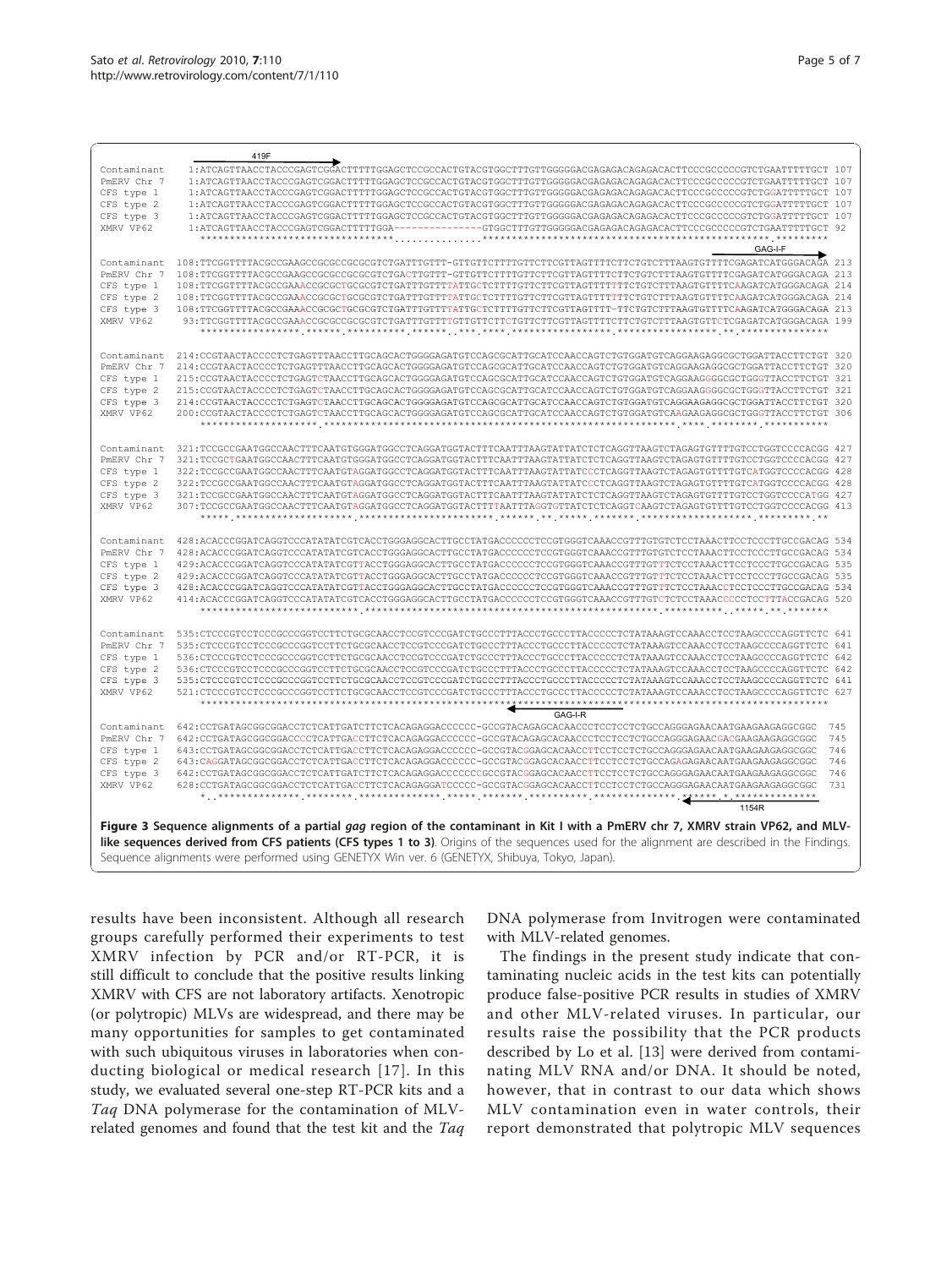<span id="page-5-0"></span>

were found more frequently in CFS patients than in healthy controls and not at all in water controls. Nonetheless, Lo et al. mentioned in the report that Platinum Taq from Invitrogen gave them the best results among Taq polymerases from several suppliers and was used to test the patient samples [[13](#page-6-0)]. They also used Invitrogen's Superscript II RT and Platinum Taq for RT-PCR, albeit in a two-step cDNA synthesis and PCR amplification procedure [[13](#page-6-0)]. As pointed out by Erlwein et al. in the comments [[19\]](#page-6-0) responding to the report by Lo et al. [[13](#page-6-0)], assurance that control samples were assayed simultaneously with the positively identified ones in a blinded, randomized way was missing in their study, unfortunately.

The requirement for quality control to avoid contamination of endogenous retroviral genomes in test kits may differ depending on the intended purpose. However, in XMRV studies, many researchers conduct ultrasensitive PCR or RT-PCR to detect extremely small amounts of XMRV. Therefore, in the investigation of

XMRV infection, researchers should prudently evaluate test kits for the presence of genomes of endogenous MLV as well as XMRV.

## Acknowledgements

We thank Peter Gee (Institute for Virus Research, Kyoto University) for his generous help in the preparation of this manuscript. This study was supported by the grant-in-aids from the Blood Service Headquarters, Japanese Red Cross Society (RAF) and Bio-oriented Technology Research Advancement Institution (TM). Text for this section.

## Author details

<sup>1</sup> Laboratory of Signal Transduction, Institute for Virus Research, Kyoto University, 53 Shogoin-Kawaracho, Sakyo-ku, Kyoto 606-8507, Japan. 2 Japanese Red Cross Osaka Blood Center, 2-4-43 Morinomiya, Joto-ku, Osaka 536-8505, Japan.

#### Authors' contributions

RAF, ES, and TM designed the experiments. RAF and ES performed the experiments. TM wrote the manuscript. All authors read and approved the final manuscript.

#### Competing interests

The authors declare that they have no competing interests.